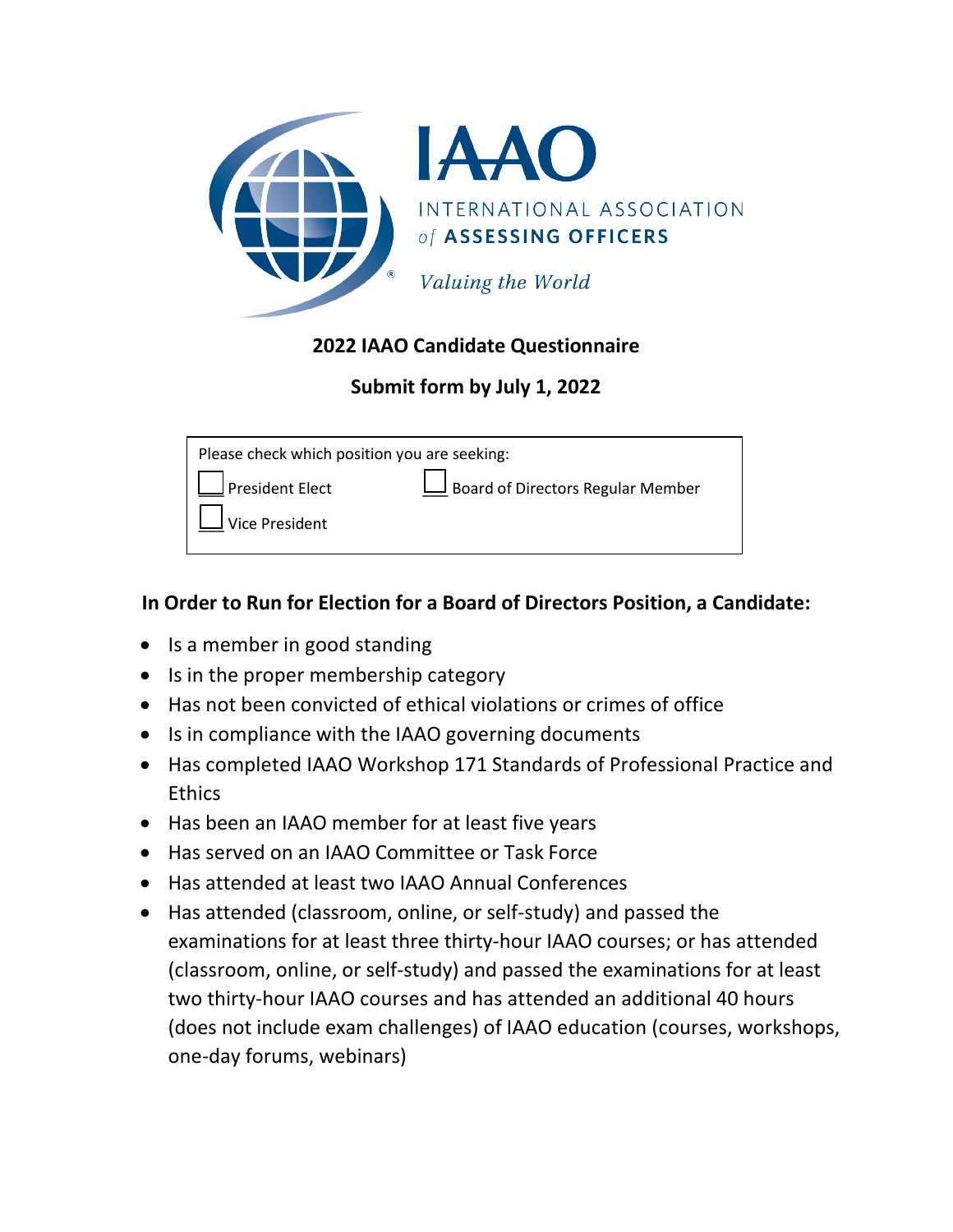|       | <b>Contact Information:</b>                                          |                       |                                |
|-------|----------------------------------------------------------------------|-----------------------|--------------------------------|
|       | Name                                                                 |                       |                                |
| Title |                                                                      |                       |                                |
|       | <b>Business Address</b>                                              |                       |                                |
|       | City/State/Zip/Province/Country                                      |                       |                                |
|       | <b>Business Phone</b>                                                | <b>Business Email</b> |                                |
|       | <b>Homes Address</b>                                                 |                       |                                |
|       | City/State/Zip/Province/Country                                      |                       |                                |
|       | <b>Cell Phone</b>                                                    | <b>Personal Email</b> |                                |
|       | Number of Years of IAAO Membership                                   | Year Joined           |                                |
|       | <b>Background:</b>                                                   |                       |                                |
|       | Number of Years of Experience in Assessment Field                    |                       | Number of Years at Present Job |
| 1.    | List any other work experience in the assessment or appraisal field. |                       |                                |
|       |                                                                      |                       |                                |
| 2.    | List any professional designations earned (IAAO and non-IAAO).       |                       |                                |
| 3.    | What is your highest level of education? List any degrees received.  |                       |                                |
|       |                                                                      |                       |                                |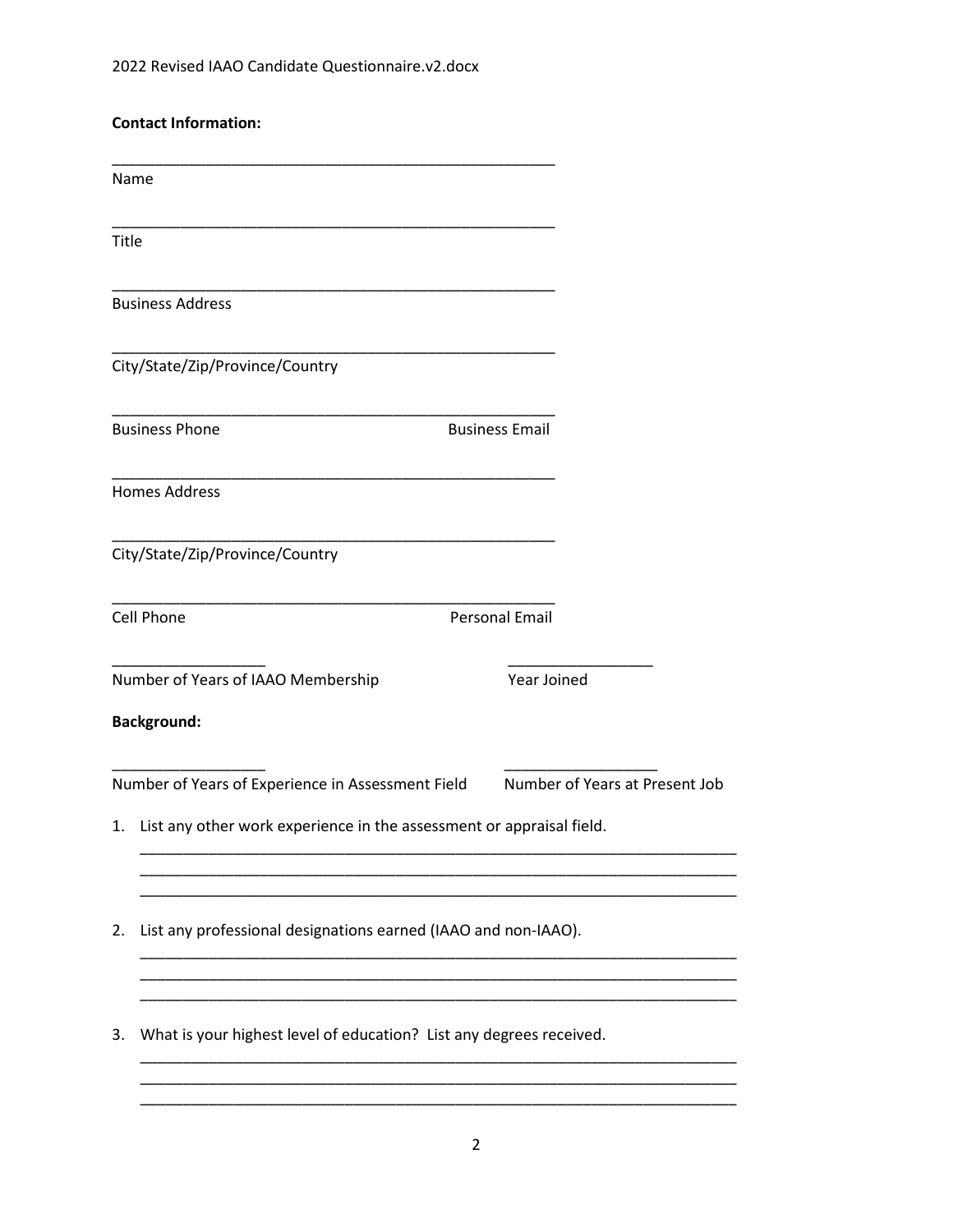#### 2022 Revised IAAO Candidate Questionnaire.v2.docx

- 4. How many IAAO Annual Conferences have you attended?
- 5. List IAAO courses attended and what year.
- 6. List any awards received (IAAO and non-IAAO) and what year.
- 7. List any articles published or presentations made (IAAO and non-IAAO) and include the date and topic.

#### **IAAO Professional Service:**

- 8. In what capacities have you served IAAO?
- \_\_\_ Committees/Task Forces (list and note if you were the Chair)

IAAO Instructor (list courses taught)

\_\_\_ IAAO Services performed (consulting, technical, etc.)

\_\_ IAAO Representative (list location and dates served)

Professional Designation Advisor/Grader (which designation)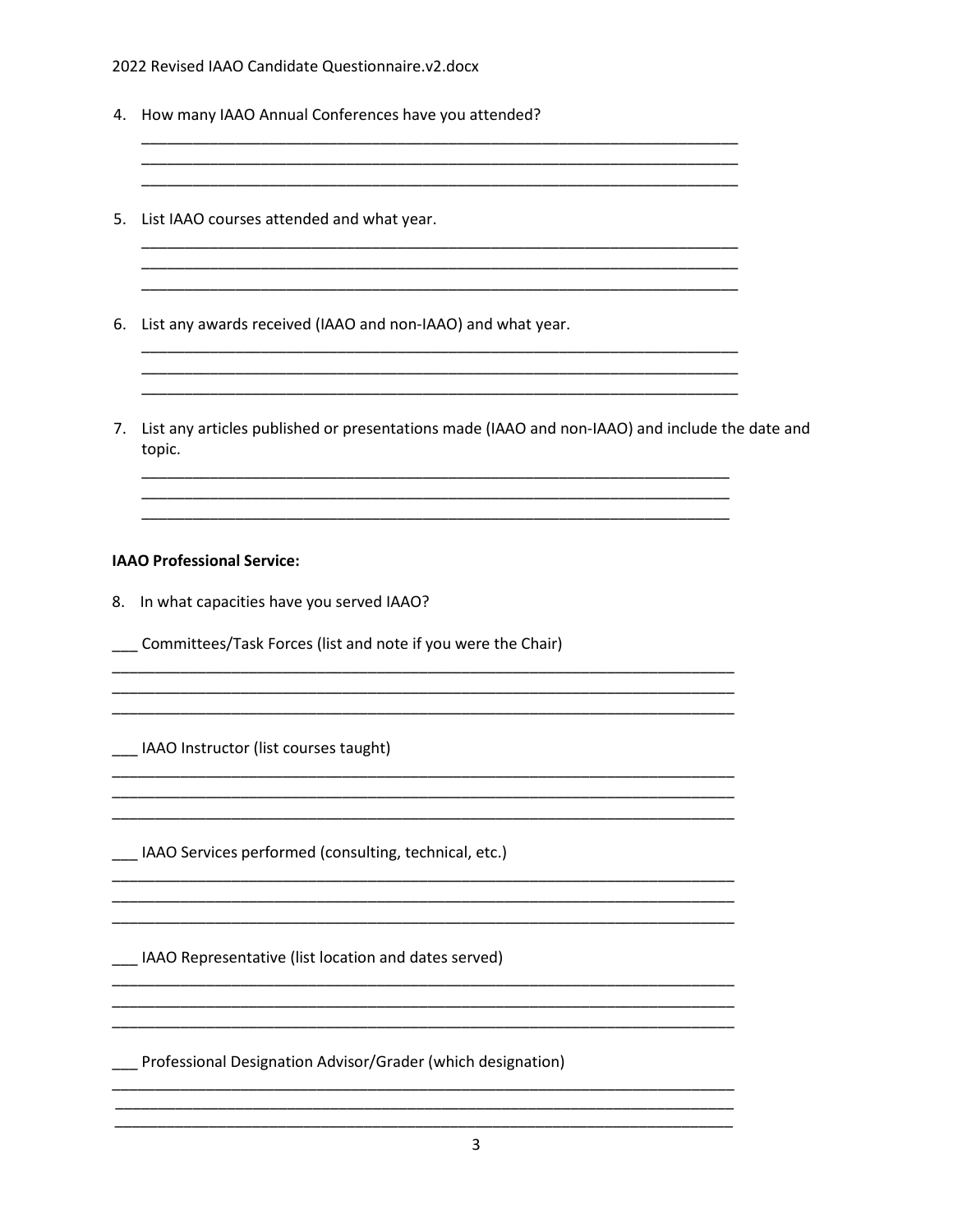|  |  | 2022 Revised IAAO Candidate Questionnaire.v2.docx |
|--|--|---------------------------------------------------|
|--|--|---------------------------------------------------|

\_\_\_ Local Chapter/Affiliate (activities/leadership)

List any other offices held, or services performed in other professional organizations, and any other pertinent service you feel is applicable that is not listed elsewhere.

\_\_\_\_\_\_\_\_\_\_\_\_\_\_\_\_\_\_\_\_\_\_\_\_\_\_\_\_\_\_\_\_\_\_\_\_\_\_\_\_\_\_\_\_\_\_\_\_\_\_\_\_\_\_\_\_\_\_\_\_\_\_\_\_\_\_\_\_\_\_\_\_\_ \_\_\_\_\_\_\_\_\_\_\_\_\_\_\_\_\_\_\_\_\_\_\_\_\_\_\_\_\_\_\_\_\_\_\_\_\_\_\_\_\_\_\_\_\_\_\_\_\_\_\_\_\_\_\_\_\_\_\_\_\_\_\_\_\_\_\_\_\_\_\_\_\_

\_\_\_\_\_\_\_\_\_\_\_\_\_\_\_\_\_\_\_\_\_\_\_\_\_\_\_\_\_\_\_\_\_\_\_\_\_\_\_\_\_\_\_\_\_\_\_\_\_\_\_\_\_\_\_\_\_\_\_\_\_\_\_\_\_\_\_\_\_\_\_\_\_

\_\_\_\_\_\_\_\_\_\_\_\_\_\_\_\_\_\_\_\_\_\_\_\_\_\_\_\_\_\_\_\_\_\_\_\_\_\_\_\_\_\_\_\_\_\_\_\_\_\_\_\_\_\_\_\_\_\_\_\_\_\_\_\_\_\_\_\_\_\_\_\_\_

\_\_\_\_\_\_\_\_\_\_\_\_\_\_\_\_\_\_\_\_\_\_\_\_\_\_\_\_\_\_\_\_\_\_\_\_\_\_\_\_\_\_\_\_\_\_\_\_\_\_\_\_\_\_\_\_\_\_\_\_\_\_\_\_\_\_\_\_\_\_\_\_\_

\_\_\_\_\_\_\_\_\_\_\_\_\_\_\_\_\_\_\_\_\_\_\_\_\_\_\_\_\_\_\_\_\_\_\_\_\_\_\_\_\_\_\_\_\_\_\_\_\_\_\_\_\_\_\_\_\_\_\_\_\_\_\_\_\_\_\_\_\_\_\_\_\_

### **Commitment:**

- 9. There is a significant time commitment involved with Board of Director service. Will you be able to devote the time and resources necessary to fulfill your obligations as an IAAO Officer or Board Member?  $\Box$  Yes (explain)  $\Box$  No \_\_\_\_\_\_\_\_\_\_\_\_\_\_\_\_\_\_\_\_\_\_\_\_\_\_\_\_\_\_\_\_\_\_\_\_\_\_\_\_\_\_\_\_\_\_\_\_\_\_\_\_\_\_\_\_\_\_\_\_\_\_\_\_\_\_\_\_\_\_
- 10. Why do you wish to become an IAAO Officer or Board Member?
- 11. What goals do you have for the Association and how will you implement them if elected? \_\_\_\_\_\_\_\_\_\_\_\_\_\_\_\_\_\_\_\_\_\_\_\_\_\_\_\_\_\_\_\_\_\_\_\_\_\_\_\_\_\_\_\_\_\_\_\_\_\_\_\_\_\_\_\_\_\_\_\_\_\_\_\_\_\_\_\_\_\_\_

\_\_\_\_\_\_\_\_\_\_\_\_\_\_\_\_\_\_\_\_\_\_\_\_\_\_\_\_\_\_\_\_\_\_\_\_\_\_\_\_\_\_\_\_\_\_\_\_\_\_\_\_\_\_\_\_\_\_\_\_\_\_\_\_\_\_\_\_\_\_\_ \_\_\_\_\_\_\_\_\_\_\_\_\_\_\_\_\_\_\_\_\_\_\_\_\_\_\_\_\_\_\_\_\_\_\_\_\_\_\_\_\_\_\_\_\_\_\_\_\_\_\_\_\_\_\_\_\_\_\_\_\_\_\_\_\_\_\_\_\_\_\_

\_\_\_\_\_\_\_\_\_\_\_\_\_\_\_\_\_\_\_\_\_\_\_\_\_\_\_\_\_\_\_\_\_\_\_\_\_\_\_\_\_\_\_\_\_\_\_\_\_\_\_\_\_\_\_\_\_\_\_\_\_\_\_\_\_\_\_\_\_\_\_ \_\_\_\_\_\_\_\_\_\_\_\_\_\_\_\_\_\_\_\_\_\_\_\_\_\_\_\_\_\_\_\_\_\_\_\_\_\_\_\_\_\_\_\_\_\_\_\_\_\_\_\_\_\_\_\_\_\_\_\_\_\_\_\_\_\_\_\_\_\_\_ \_\_\_\_\_\_\_\_\_\_\_\_\_\_\_\_\_\_\_\_\_\_\_\_\_\_\_\_\_\_\_\_\_\_\_\_\_\_\_\_\_\_\_\_\_\_\_\_\_\_\_\_\_\_\_\_\_\_\_\_\_\_\_\_\_\_\_\_\_\_\_

\_\_\_\_\_\_\_\_\_\_\_\_\_\_\_\_\_\_\_\_\_\_\_\_\_\_\_\_\_\_\_\_\_\_\_\_\_\_\_\_\_\_\_\_\_\_\_\_\_\_\_\_\_\_\_\_\_\_\_\_\_\_\_\_\_\_\_\_\_\_\_

\_\_\_\_\_\_\_\_\_\_\_\_\_\_\_\_\_\_\_\_\_\_\_\_\_\_\_\_\_\_\_\_\_\_\_\_\_\_\_\_\_\_\_\_\_\_\_\_\_\_\_\_\_\_\_\_\_\_\_\_\_\_\_\_\_\_\_\_\_\_ \_\_\_\_\_\_\_\_\_\_\_\_\_\_\_\_\_\_\_\_\_\_\_\_\_\_\_\_\_\_\_\_\_\_\_\_\_\_\_\_\_\_\_\_\_\_\_\_\_\_\_\_\_\_\_\_\_\_\_\_\_\_\_\_\_\_\_\_\_\_ \_\_\_\_\_\_\_\_\_\_\_\_\_\_\_\_\_\_\_\_\_\_\_\_\_\_\_\_\_\_\_\_\_\_\_\_\_\_\_\_\_\_\_\_\_\_\_\_\_\_\_\_\_\_\_\_\_\_\_\_\_\_\_\_\_\_\_\_\_\_

\_\_\_\_\_\_\_\_\_\_\_\_\_\_\_\_\_\_\_\_\_\_\_\_\_\_\_\_\_\_\_\_\_\_\_\_\_\_\_\_\_\_\_\_\_\_\_\_\_\_\_\_\_\_\_\_\_\_\_\_\_\_\_\_\_\_\_\_\_\_ \_\_\_\_\_\_\_\_\_\_\_\_\_\_\_\_\_\_\_\_\_\_\_\_\_\_\_\_\_\_\_\_\_\_\_\_\_\_\_\_\_\_\_\_\_\_\_\_\_\_\_\_\_\_\_\_\_\_\_\_\_\_\_\_\_\_\_\_\_\_

12. Have you ever been found guilty of a felony?  $\Box$  Yes (explain)  $\Box$  No

#### *IAAO reserves the right to conduct a background check*

- 13. Have you ever been found guilty of a crime of office or ethical violation by any court, association,<br>organization. society or other governmental or private body or group?  $\Box$  Yes (explain)  $\Box$  No organization, society or other governmental or private body or group?  $\Box$  Yes (explain)
- 14. Have you ever left employment under circumstances related to unethical or criminal behavior?  $\Box$  Yes (explain)  $\Box$  No

\_\_\_\_\_\_\_\_\_\_\_\_\_\_\_\_\_\_\_\_\_\_\_\_\_\_\_\_\_\_\_\_\_\_\_\_\_\_\_\_\_\_\_\_\_\_\_\_\_\_\_\_\_\_\_\_\_\_\_\_\_\_\_\_\_\_\_\_\_\_\_ \_\_\_\_\_\_\_\_\_\_\_\_\_\_\_\_\_\_\_\_\_\_\_\_\_\_\_\_\_\_\_\_\_\_\_\_\_\_\_\_\_\_\_\_\_\_\_\_\_\_\_\_\_\_\_\_\_\_\_\_\_\_\_\_\_\_\_\_\_\_ \_\_\_\_\_\_\_\_\_\_\_\_\_\_\_\_\_\_\_\_\_\_\_\_\_\_\_\_\_\_\_\_\_\_\_\_\_\_\_\_\_\_\_\_\_\_\_\_\_\_\_\_\_\_\_\_\_\_\_\_\_\_\_\_\_\_\_\_\_\_

\_\_\_\_\_\_\_\_\_\_\_\_\_\_\_\_\_\_\_\_\_\_\_\_\_\_\_\_\_\_\_\_\_\_\_\_\_\_\_\_\_\_\_\_\_\_\_\_\_\_\_\_\_\_\_\_\_\_\_\_\_\_\_\_\_\_\_\_\_\_\_ \_\_\_\_\_\_\_\_\_\_\_\_\_\_\_\_\_\_\_\_\_\_\_\_\_\_\_\_\_\_\_\_\_\_\_\_\_\_\_\_\_\_\_\_\_\_\_\_\_\_\_\_\_\_\_\_\_\_\_\_\_\_\_\_\_\_\_\_\_\_\_